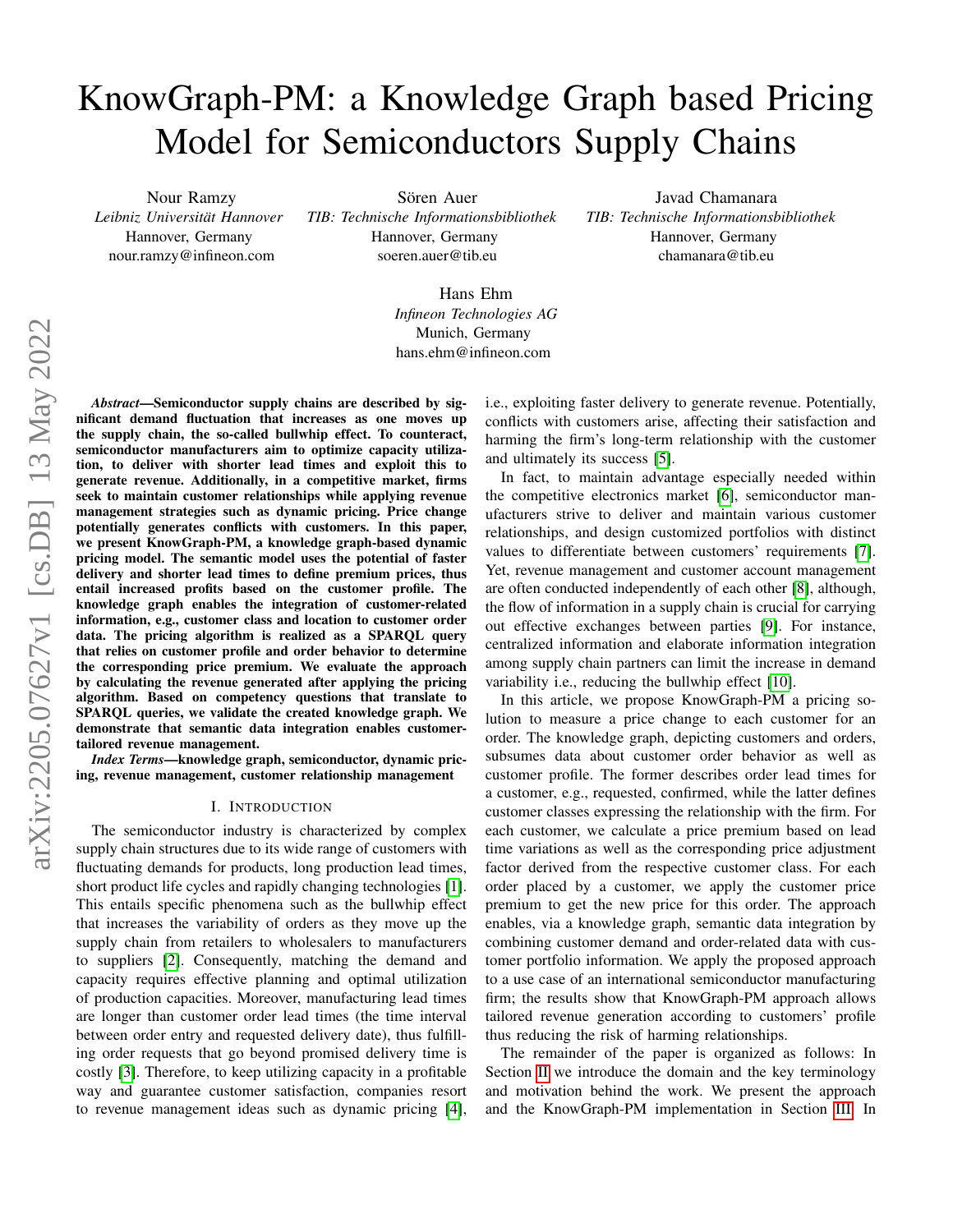Section [IV](#page-3-0) we evaluate the implemented solution and discuss the advantages and limitations of our approach. Finally, we conclude and present an outlook for further steps in Section [V.](#page-5-10)

## II. BACKGROUND AND MOTIVATION

## <span id="page-1-0"></span>*A. Background*

*1) Lead Time:* The *order lead time* (OLT) at each stage of the order, is the time frame between the entry of an order to the time point it passes a designated stage [\[11\]](#page-5-11) as shown in Figure [1.](#page-1-1) A *requested order lead time OLT*<sub>Requested</sub> is the difference between *Customer Request Date* for an order, i.e., when the customer wishes to receive the order and the *Order Date* (when the customer placed the order). A *confirmed order lead time*  $OLT_{Confirmed}$  *is the difference between Customer Delivery Date* i.e., the confirmed order delivery date and the *Order Date*. *SDT* is defined as the difference between *Standard Delivery Date* and *Order Date*. It is the lead time the customer can expect till the order is delivered. In practice, customers request their orders earlier than *SDT*, i.e.,  $SDT > OLT_{Requested}$ . Moreover, due to the highcompetitive market of semiconductors, manufacturers usually sell their products with a shorter  $OLT_{Confirmed}$ , closer to  $OLT_{Required}$ . The potential of Lead Time-Based Pricing (LTBP) is seen in the difference between *Standard Delivery Date* and *Customer Delivery Date*. Namely, faster delivery,  $SDT > OLT_{Confirmed}$ , is exploited by offering LTBP as part of dynamic pricing.



<span id="page-1-1"></span>Fig. 1. The definitions of lead times.

*2) Lead Time-based Pricing (LTBP):* Namely, dynamic pricing describes the firm's practice to charge various customers different prices for the same products [\[12\]](#page-5-12). For instance, [\[4\]](#page-5-3) proposes a supply chain planning framework for revenue management that consists of solutions for demand steering and dynamic pricing where the pricing algorithm relies on the data from order lead time measurement. However, LTBP models to identify the price premium based on faster delivery are still under development. In fact, some rely on simple mathematical functions, e.g., linear, concave, convex. For instance, [\[13\]](#page-5-13) introducing Equation [1,](#page-1-2) explains the rationale behind a convex function; both opportunity costs for the manufacturer and for the customer increase with decreasing lead time.

<span id="page-1-2"></span>
$$
P_{Premium} = \alpha * \log(\frac{OLT_{Confirmed}}{SDT})
$$
 (1)

where  $\alpha$  is a factor obtained from simulating customer order behavior for maximizing revenue for the company and  $P_{Premium}$  is the price change or the added portion to the original price of the order. In fact, revenue management (RM) is built upon heterogeneity between customers; frequent buyers need to be treated differently than occasional ones [\[14\]](#page-5-14). Typically, Customer Relationship Management (CRM) enables customer profiling and delimits characteristics for customers and how they can be used to determine the price as part of RM [\[15\]](#page-5-15).

*3) Customer Relationship Management (CRM):* CRM refers to building one-to-one relationships with customers that can drive value for the firm [\[16\]](#page-5-16). Consequently, customization of requirements increases maintenance of customers [\[17\]](#page-5-17). Namely, by segmenting customers into portfolios, an organization can better understand the relative importance of each customer to the company's total profit [\[18\]](#page-5-18). Customer Portfolio Management (CPM) is based on financial performance as well as strategic and economic criteria, e.g., customer account types or classes, regional importance. For each criterion, the company chooses measurable characteristics to segment customers accordingly. For example, customer classes distinguish customers according to their impact on business, based on the average revenue for the current and previous fiscal year, the volume of purchases, potential sales, the prestige of the account and market leadership.

Especially in semiconductor manufacturing, a competitive domain, meeting customer-specific requirements incites maintaining close associations with customers to identify their specific needs. In fact, CPM affects new product development [\[19\]](#page-5-19). Especially with the short product life cycle trait for this domain, it accentuates the need for manufacturers to act fast and maintain good relations with the customer.

#### *B. Motivation*

The bullwhip effect, a significant characteristic of the semiconductor supply chain, entails high inventory capacity, possibly unnecessarily. However, to keep utilizing capacity in a profitable way companies exploit revenue management ideas such as dynamic pricing. Yet, LTBP strategies are myopic because the decisions are optimized considering solely the profit that is expected to be obtained from the currently arriving customer without any foresight on the long-run impact of these decisions [\[11\]](#page-5-11). Companies realize the need to keep a good relationship with the customer while generating revenues.

Typically, interactions between revenue management and key account management have been largely ignored as both are often conducted independently of each other [\[8\]](#page-5-7). In addition, [\[20\]](#page-5-20) explains how limited information sharing increases the difficulty of reducing the bullwhip effect and leads to inefficient supply chain management. Also, information integration increases acquisition and maintenance of customers according to profitability [\[17\]](#page-5-17). Moreover, to the best of our knowledge, previously developed LTBP models solely rely on customer order behavior while not including the customer portfolio and specific characteristics. In this work, we create a knowledge graph that semantically integrates data from different sources, i.e., customers, orders as well as customer account types. This solution suggests information integration from various data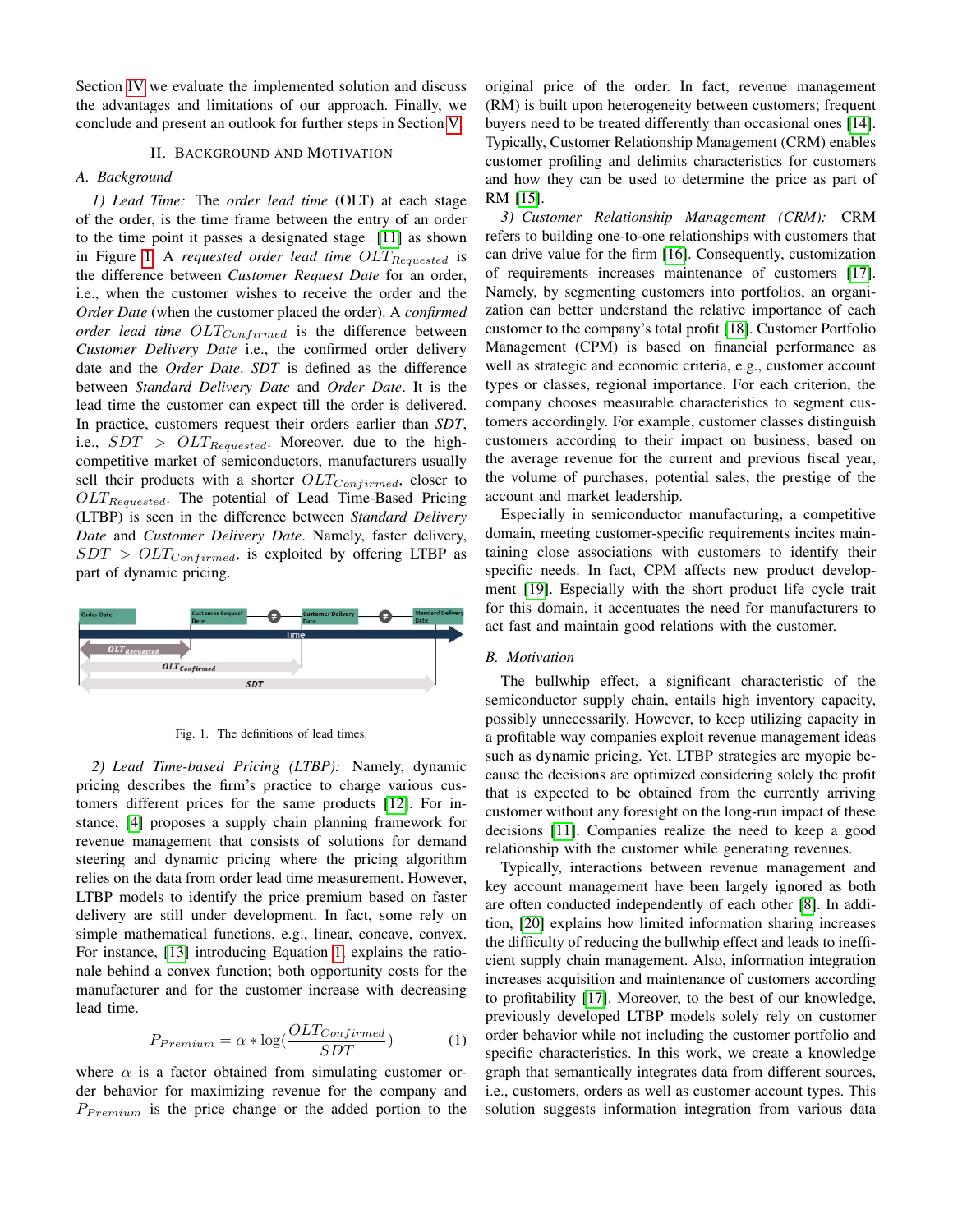sources to customer-specific revenue management via LTBP. This improves revenue generation while maintaining customer relationships.

## III. IMPLEMENTATION

<span id="page-2-0"></span>This section describes the approach we implemented, integrating data from customer relationship management and customer order data.

#### *A. Knowledge Graph (KG)*

*1) Domain Ontology:* We use the ontology-based data access (OBDA) approach for semantic data integration. The schema is given in terms of an ontology representing the formal and conceptual view of the domain [\[21\]](#page-5-21). Figure [2](#page-2-1) shows the ontology comprising the *Order* class, which enables the coupling of the remaining classes of the domain, e.g., *Product* and *Customer*. The *Order* entity is uniquely identified via an *Order Number* and is described via twofold data properties. First, order information properties such as the order quantity and the original price of the order. Second, an order is described with lead time properties, e.g., order entry date, requested delivery date, and the standard delivery time. Through its two object properties *containsProduct* and *wasPlacedBy*, an order is linked to the *Product* and *Customer* entities respectively. The *Customer* class describes a customer, by assigning each customer a distinct customer code and by categorizing a customer into the defined customer account type or class. This categorization into a customer account type is then quantified with the data property *hasAdjustmentFactor*, which assigns each customer a specific pre-defined value based on their respective type. Finally, each product is uniquely identified with the help of the product number. Also, a *Product* includes data properties that contain all relevant product information such as the product basic type and the product line.

*2) Data Sources: Use Case Description:* The use case described here belongs to a international semiconductor manufacturing firm. We utilize these two datasets: *DS1* that contains data about order details, e.g., lead times, products and corresponding customers. We filter orders containing products within one product line. We process roughly 65 thousand orders in the time span of 2016-10-04 to 2020-09-01. *DS2* contains customer portfolio, i.e., customer account type, class and location. It subsumes 177 customers and corresponding account types (regular, key and others). Moreover, we use the corporate memory tool as a platform for data integration<sup>[1](#page-2-2)</sup>.

## *B. Lead Time-based Pricing Algorithm*

The pricing algorithm is implemented as a SPARQL query that emulates the equation developed by [\[22\]](#page-5-22). SPARQL<sup>[2](#page-2-3)</sup> is the query language standardized by the W3C for querying knowledge graphs. Figure [3](#page-3-1) describes how parts of the equation match to the nested query shown. Steps [1-4] depict



- 1) We calculate the relative standard deviation (RSD) and the relative mean deviation (RMD) for each customer individually. This is done only if revenue management is allowed, i.e.,  $SDT > OLT_{Requested}$ , when customers request their orders earlier than *Standard Delivery Date*. This represents the customer order behavior from previous orders.  $\alpha$  and  $\beta$  are coefficients to offer the model user the chance to emphasize one parameter more than the other. For instance, one could argue that the average deviation or mean is less important. For simplicity, alpha and beta are chosen to be equal to 1.
- 2) The sum of weighed RSD and RMD is then compared to a pre-determined threshold  $P_{max}$  which in this case is set to 2 as this represents the ceiling for the highest premium that can be offered to a customer which is double the original price. The sum is modified by the revenue adjustment parameter ρ. As shown in Table [I,](#page-3-2) for each customer account type or class there exists a corresponding  $\rho$  based on revenue ranges. Large revenue ranges, entail more important customer accounts, thus have greater advantage equivalent to higher  $\rho$  leading to



<span id="page-2-1"></span>Fig. 2. Domain knowledge graph comprising the order, customer and product

<span id="page-2-2"></span><sup>1</sup>https://eccenca.com/products/enterprise-knowledge-graph-platform-

<span id="page-2-3"></span>corporate-memory <sup>2</sup>https://www.w3.org/TR/rdf-sparql-query/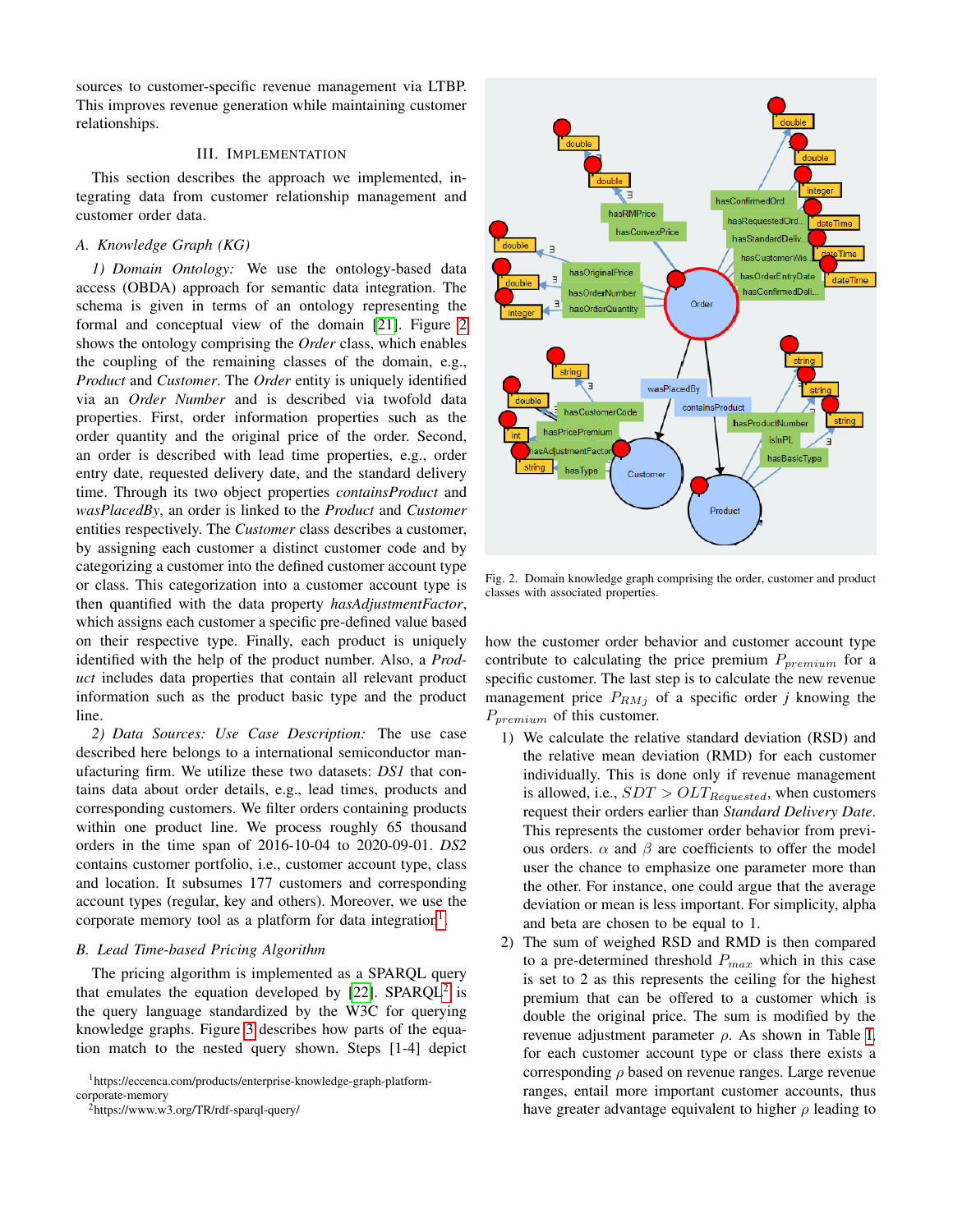

<span id="page-3-1"></span>Fig. 3. Lead time-based pricing algorithm with the formula (top) and corresponding SPARQL query implementation (bottom).

smaller premium price.

- 3) In order to ensure that no customer receives a premium price smaller than the original we select the max between our first part of the formula and 1.
- 4) We assign  $P_{\text{premium}}$  to each customer *i* where  $1 <$  $P_{premium} < 2$
- 5) Upon a new order *j*, we apply Equation [2](#page-3-3) to get the revenue management price  $P_{RMj}$  from the original price  $P_{Oj}$  of the order and customer-specific  $P_{premium}$ assigned in the previous step. As mentioned, the difference between *SDT* and  $OLT_{Confirmed}$ , is exploited for revenue management.

<span id="page-3-3"></span>
$$
P_{RMj} = P_{Oj} + P_{Oj} \left[ \left( 1 - \frac{OLT_{Confirmed_j}}{SDTj} \right) * \left( P_{premium} - 1 \right) \right] \tag{2}
$$

TABLE I EXEMPLARY VALUES OF PRICE ADJUSTMENT FACTOR

<span id="page-3-2"></span>

| Revenue (r) Range | <b>Customer Class</b> | Price Adjustment Factor $\rho$ |
|-------------------|-----------------------|--------------------------------|
| 10 < r < 100m     | Key                   |                                |
| 5 < r < 10m       | Regular               | 0.05                           |
| 0 < r < 5m        | Others                | 0.025                          |

### IV. EVALUATION

<span id="page-3-0"></span>The implemented approach combines data from customer relationship management with customer order behavior. We use OBDA to represent the domain and create a knowledge graph. We evaluate KnowGraph-PM twofold. First, we check if the created knowledge graph covers the domain in question. Second, we calculate the total revenue generated using static and dynamic pricing algorithms and compare them with our KnowGraph-PM model.

### *A. Competency Questions and KG Evaluation*

We translate the listed competency questions, defined by domain experts, to SPARQL queries. We execute them on the described knowledge graph in Section [III.](#page-2-0) The results are extracted and represented in Figure [4.](#page-4-0)

*CQ1: Top 20 most profitable customers:* This competency question retrieves the top 20 customers that generate the highest revenues who are assigned a price premium and who buy the order with the price change. The results shown in Figure [4\(](#page-4-0)a) give a valuable insight into the most influential customers for a firm. This can be extended by examining these customer classes and accordingly tailor marketing strategies.

*CQ2: Occurrence based customer ranking*: We can examine the overall customer order behavior of the different customer classes. For this, we rank customer types based on the highest percentage of occurrences of  $SDT > OLT_{Requested}$ (RM is possible). We analyze, which customer classes are more likely to request a delivery date that is earlier than the *Standard Delivery Date*. This makes them eligible for revenue management with the adjustment factor  $\rho$  in Table [I](#page-3-2) suitable to their respective customer class. The results in Figure [4\(](#page-4-0)b) show that *Key* account customers are least likely to request an early delivery. This is an expected outcome. In fact, key customers have strong relationship established with the company. Thus, they are more likely to enter long-term agreements and contracts entailing stable order behavior i.e., limited variation in lead times. Additionally, because of the frequency of their past orders, they can accurately forecast their needs and how a firm can fulfill them. Accordingly, this constrains dynamic pricing and revenue management potential.

*CQ3: Per customer class price premium estimation:* This question provides information about the customer class that is most likely to be the most profitable upon applying revenue management. The information contains the highest, the lowest and the average Price Premium that will be paid by customers of each customer class. Also, it gives insights into the customer order behavior of the different customer classes. We observe in the results shown in Figure [4\(](#page-4-0)c) that the Regular customer type has the highest maximum, average, and minimum price premiums. This means that this customer class would yield the highest average revenue when the dynamic pricing model is applied.

*CQ4: Initial customer and product selection:* This CQ determines the combination of customers and products that should be released with the first practical implementation of the LTBP model in order to maximize the initial potential revenue increase using the adjusted prices. Results in Figure [4\(](#page-4-0)d) provide the combination of customers and products in terms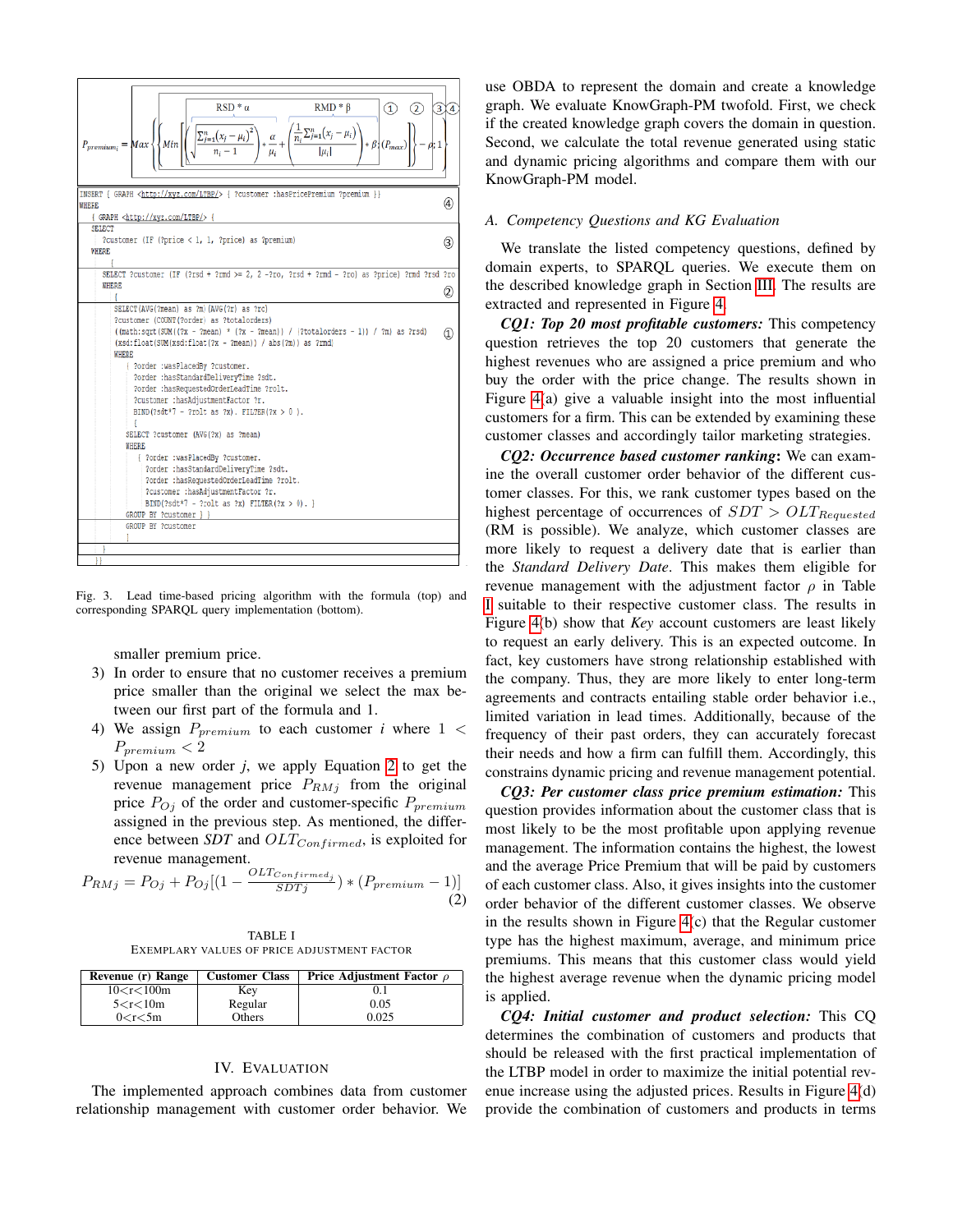

<span id="page-4-0"></span>Fig. 4. Chart visualization of SPARQL query results.

of profitability and revenue generation in the case where the lead time-based pricing is applied.

## *B. Revenue Management (RM)*

Dynamic pricing as part of RM is about generating revenue for the company. Existing dynamic pricing algorithms, e.g., convex model consider customer behavior while ignoring customer profiles. KnowGraph-PM customizes the RM price based on customer order behavior and customer relationship with the company. To evaluate this, we execute the query in Listing [1](#page-4-1) where we sum the order prices with and without applying revenue management. The results show that  $TotalOriginal Price < TotalRM Price <$ T otalConvexP rice. In that, *TotalOrginalPrice* is for the case that no RM is applied, which indeed is the summation of original prices for each order  $P_{Oj}$  as provided in Equation [2,](#page-3-3) *TotalRMPrice* is the sum of RM price, i.e.,  $P_{RMj}$  as of Equation [2,](#page-3-3) and *TotalConvexPrice* is the sum of order prices if Equation [1](#page-1-2) is applied.

These results indicate that by applying KnowGraph-PM, a company can generate revenue while taking into consideration the customer portfolio. Other models such as the convex generate higher revenue but can entail a disturbed relationship with the customer. The implemented approach integrates data from customer relationship management as well as customer order data to generate a price premium that fits the customer portfolio. The proposed solution is portable and can be applied to other domains with the right mapping between data and the ontology. Additionally, the two evaluation techniques show that it is up to the company to adapt pricing strategies based on customer portfolio. SPARQL queries can be tweaked to show details about a specific customer and consequently tailor marketing strategies.

```
Listing 1. Evaluation query
```

```
SELECT
  (sum(?rmprice) as ?TotalRMPrice)
  (sum(?orignalprice) as ?TotalOrginalPrice)
  (sum(?convexprice) as ?TotalConvexPrice)
FROM <http://xyz.com/LTBP/>
WHERE {
  ?order :hasRMPrice ?rmprice.
  ?order :hasOriginalPrice ?orignalprice.
  ?order :hasConvexPrice ?convexprice.
```
# *C. Discussion*

}

The implemented approach integrates data from customer relationship management as well as customer order data to generate a price premium that fits the customer portfolio. The proposed solution is portable and can be applied to other domains with the right mapping between data and the ontology. Additionally, the two evaluation techniques show that it is up to the company to adapt pricing strategies based on customer portfolio. SPARQL queries can be tweaked to show details about a specific customer and consequently tailor marketing strategies.

However, the approach has some limitations. First, we identify a limitation in the evaluation as we compare our model